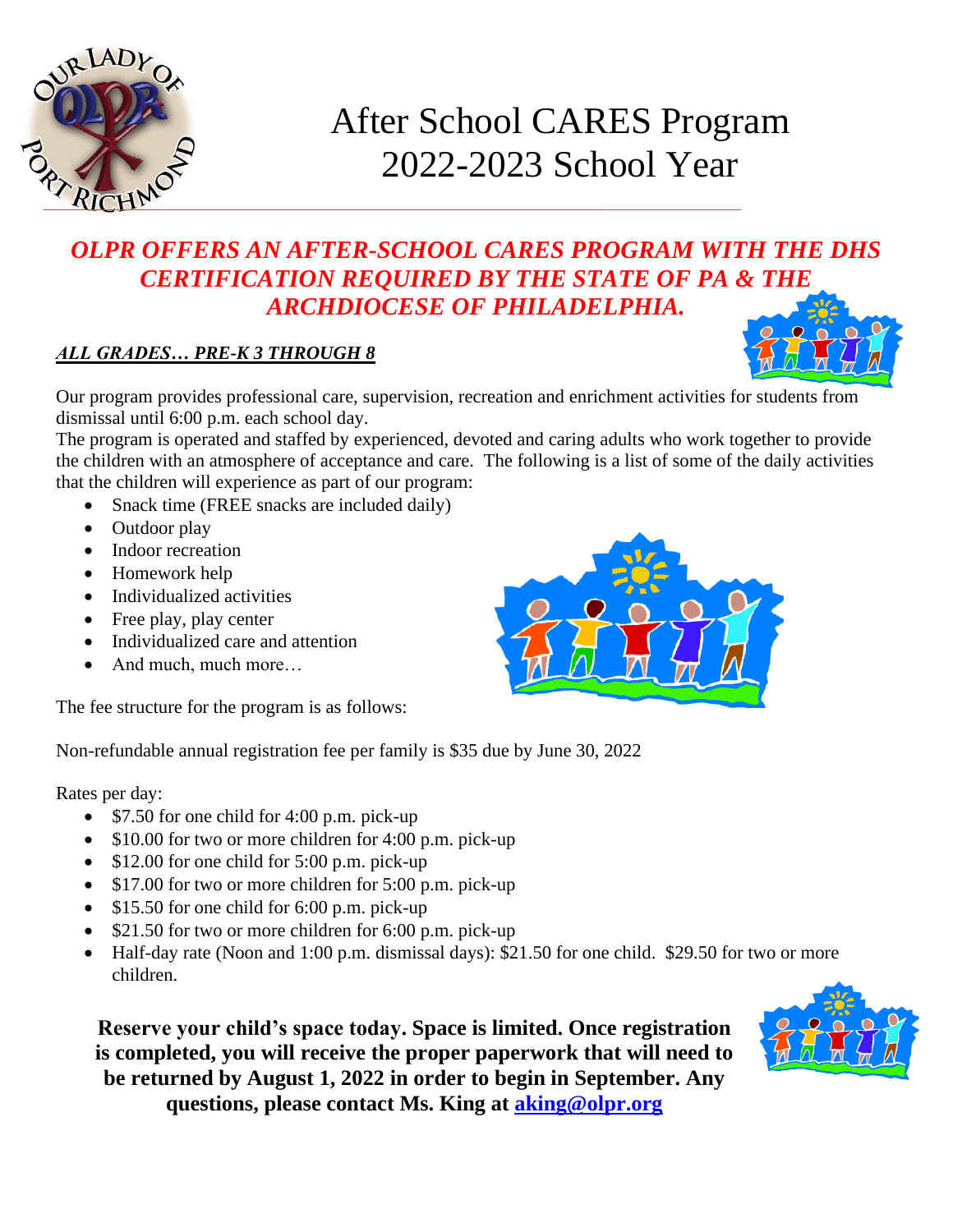## 2022-2023 After School CARES Program *APPLICATION & PICK-UP RELEASE FORM*

#### **Student Information:**

| Child's Name                                                                        |  |  |  |  |
|-------------------------------------------------------------------------------------|--|--|--|--|
|                                                                                     |  |  |  |  |
|                                                                                     |  |  |  |  |
| Daily Pick-Up Time (circle one): by 4:00 p.m. by 5:00 p.m. by 6:00 p.m.             |  |  |  |  |
| Indicate which days your child will attend CARES: __M, __T, __W, __Th, __F          |  |  |  |  |
| With whom does the child reside: Both Parents Mother Father Other                   |  |  |  |  |
| Parental Information: Married Separated Divorced Remarried                          |  |  |  |  |
| If divorced, please indicated who has legal (court decreed) custody of the student: |  |  |  |  |
| Does this student have a sibling(s) attending CARES this year? _____ YES _____ NO   |  |  |  |  |
|                                                                                     |  |  |  |  |
|                                                                                     |  |  |  |  |

#### **Parent/Guardian Information:**

| (Mother's Name or legal guardian) | (Cell phone)              | (Email) |
|-----------------------------------|---------------------------|---------|
| (Father's Name)                   | (Cell phone)              | (Email) |
|                                   | <b>Emergency Contact:</b> |         |
|                                   |                           |         |